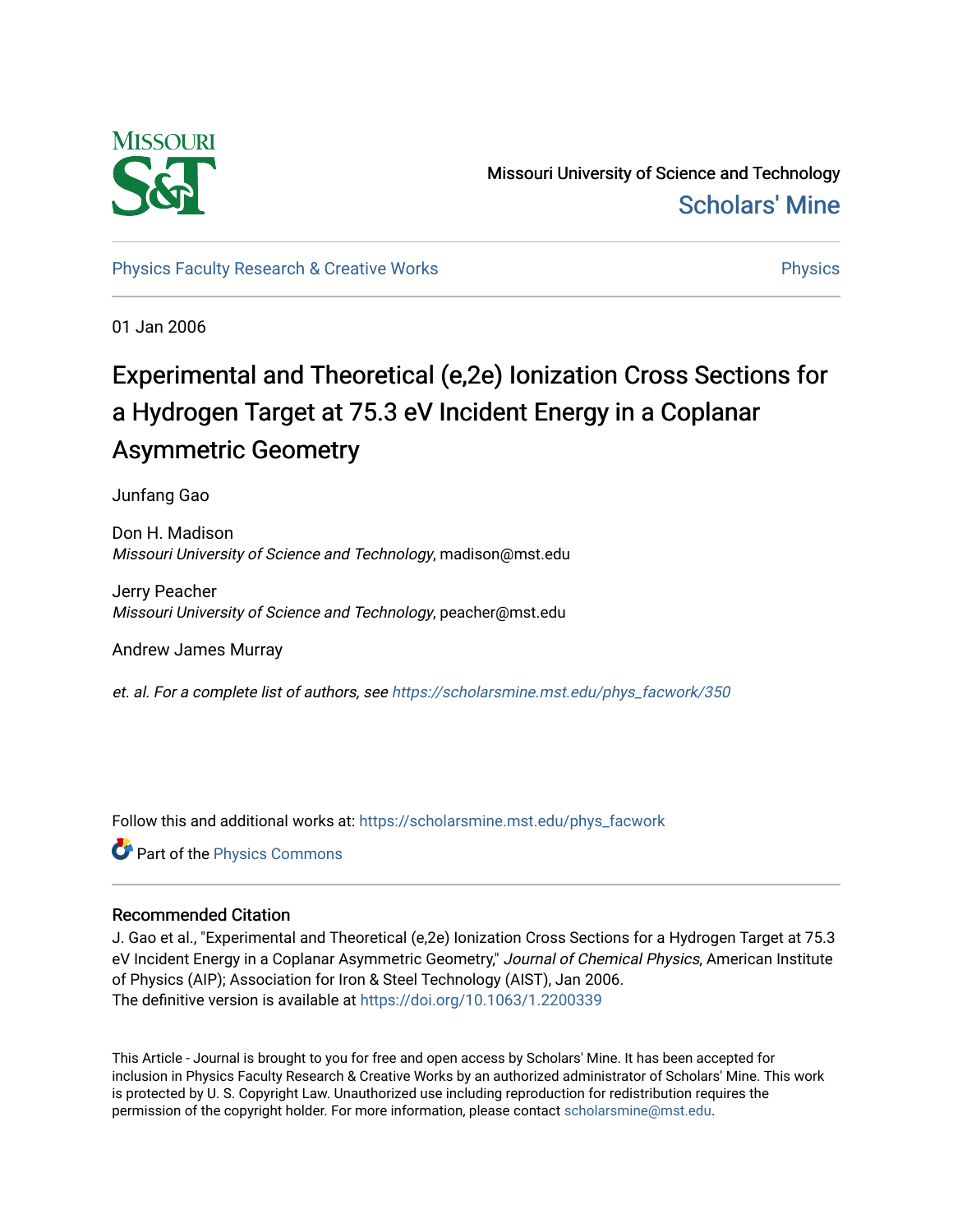## **[Experimental and theoretical](http://dx.doi.org/10.1063/1.2200339) (e,2e) ionization cross sections [for a hydrogen target at 75.3 eV incident energy in a coplanar](http://dx.doi.org/10.1063/1.2200339) [asymmetric geometry](http://dx.doi.org/10.1063/1.2200339)**

Junfang Gao,<sup>a)</sup> D. H. Madison, and J. L. Peacher *Department of Physics, University of Missouri–Rolla, Rolla, Missouri 65409*

Andrew James Murray and Martyn J. Hussey *School of Physics and Astronomy, Schuster Laboratory, The University of Manchester, Manchester M13 9PL, United Kingdom*

(Received 29 March 2006; accepted 5 April 2006; published online 16 May 2006)

Very recently it was shown that the molecular three-body distorted wave (M3DW) approach gives good agreement with the shape of the experimental data for electron-impact ionization of  $H_2$  in a coplanar symmetric geometry, providing the incident electrons have an energy of 35 eV or greater. One of the weaknesses of these studies was that only the shape of the cross section could be compared to experiment, since there was no absolute or relative normalization of the data. Here we report a joint experimental/theoretical study of electron-impact ionization of  $H_2$  in a coplanar *asymmetric* geometry where the energy of the incident electron was fixed, and different pairs of final state electron energies were used. In this case, the experimental data can be normalized such that only one renormalization factor is required. It is shown that the M3DW is pretty good in agreement with experiment. However, a better treatment of polarization and exchange between the continuum and bound state electrons is required before quantitative agreement between experiment and theory is achieved. © *2006 American Institute of Physics*. DOI: [10.1063/1.2200339](http://dx.doi.org/10.1063/1.2200339)

#### **I. INTRODUCTION**

For the last two decades, high energy electron-impact ionization of atoms or molecules has been used to probe the details of molecular structures.<sup>1</sup> For sufficiently high incident electron energies (keV), the plane wave impulse approximation (PWIA) is successful, and so may be used to relate the experimentally determined cross sections to the momentum space wave function for the active electron which is ejected during ionization. More recently, low to intermediate incident-energy  $(e, 2e)$  results have been reported for relatively simple molecular systems. $^{2,3}$  For these cases the PWIA is no longer valid since the dynamics of the ionization collision become important. In these energy regimes, it is therefore necessary to apply more sophisticated models to accurately emulate experimental data.

Electron-impact ionization of the hydrogen molecule has often been discussed in text books<sup>4,5</sup> and in several journal articles, $6-18$  since this is the simplest molecular system that can be easily studied both theoretically and experimentally. Early studies of the fully differential cross section (FDCS) for  $H_2$  date back to 1973, when McCarthy<sup>6</sup> calculated the (e, 2e) relative differential cross section using the eikonal approximation, and Weigold *et al.*<sup>[7](#page-8-0)</sup> performed the first experimental measurements on this target. In 1975, Dey *et al.*[8](#page-8-0) studied the momentum space wave function for  $H_2$  and compared their results with the Compton profile. In 1977 Weigold *et al.*<sup>[9](#page-8-0)</sup> determined that the triple differential cross section for ionization of excited  $H_2$  is very sensitive to

electron correlation effects in the ground state. Additional measurements were performed in the early 1980s by Van Wingerden *et al.*,<sup>[10](#page-8-0)</sup> Migdall *et al.*,<sup>[11](#page-8-0)</sup> and Leung and Brion.<sup>12</sup> In 1989 absolute triple differential cross sections from  $H_2$  were measured by Chérid *et al.*<sup>[13](#page-8-0)</sup> Robicheaux<sup>14</sup> calculated the differential cross sections analytically for electron ionization of  $H_2^+$  in 1996 using a spheroidal coordinate system, and Monzani *et al.*<sup>[15](#page-8-0)</sup> reported a distorted wave Born approximation (DWBA) calculation of double and triple differential cross sections for electron ionization of  $H_2$  in 1999. In this model, distorted waves were generated using the Schwinger variational iterative method.

In 2001 Weck *et al.*<sup>[16](#page-8-0)</sup> proposed the two-effective center (TEC) approximation for ionization of  $H_2$  by fast electron impact, and in 2002 Stia *et al.*<sup>[17](#page-8-0)</sup> used the molecular Brauner-Briggs-Klar (MBBK) approximation to study  $(e, 2e)$  cross sections for  $H_2$ . Recently Murray<sup>3</sup> reported new coplanar symmetric measurements for ionization of  $H_2$  in the intermediate to low energy range, and Gao *et al.*[18](#page-8-0) used the distorted wave impulse approximation with orientation averaged molecular orbitals (DWIAOA) and the molecular three-body distorted wave (M3DW) approximation to examine both high (keV) and low (50 eV) incident-energy electron-impact ionization of  $H_2$ .

At low incident energies, the M3DW results of Gao *et al.*[18](#page-8-0) agree reasonably well with experimental data for coplanar symmetric scattering from the Manchester group, $3$ which were taken at incident energies ranging from 10 to 40 eV above the ionization threshold. Since the experimental data were not measured on an absolute scale, only the

0021-9606/2006/124(19)/194306/8/\$23.00

Electronic mail: jgzm6@umr.edu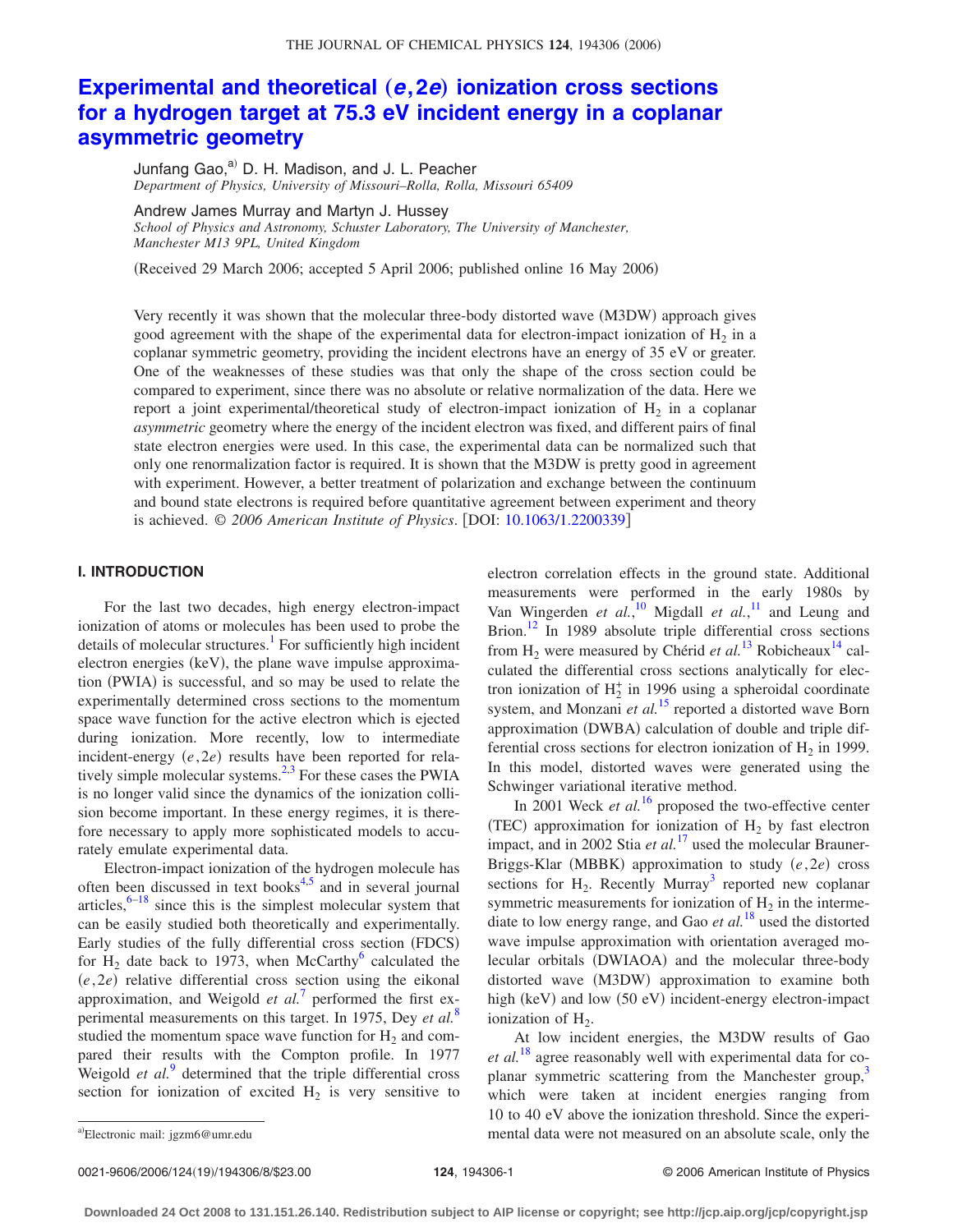<span id="page-2-0"></span>

FIG. 1. The experimental coplanar asymmetric geometry used for the present studies. For details, see text.

shape of the theoretical results could be tested at each energy, with no guidance as to the relative magnitudes of the calculated cross sections.

To facilitate a more robust comparison between theory and experiment, it was therefore decided to take measurements at an incident energy where the model has proven to be more accurate and in an energy regime where the experimental apparatus could operate. The  $(e, 2e)$  spectrometer at Manchester was designed for low to intermediate energy regime studies, and so this restricts the possible incident energies that can be used. As comparison between theory and experiment proved to be most accurate at higher energies in the coplanar *symmetric* case, it was decided to use an incident energy of  $75.3$  eV  $(60 \text{ eV})$  above the ionization threshold of 15.3 eV) and to adopt a coplanar *asymmetric* geometry for these new studies. In this case, one of the electron detectors was fixed at a forward angle  $\theta_a$ , and the second detector moved around the scattering plane through angles  $\theta_b$ , as shown in Fig. 1.

In contrast to conventional asymmetric scattering studies, it was decided to measure the cross sections for a range of outgoing electron energies  $(E_a, E_b)$  while keeping the incident energy fixed. This configuration had the advantage that the interaction region between the incident electron beam and the target gas beam remained the same throughout data collection, in contrast to the coplanar symmetric studies of Ref. [3](#page-8-0) which used different incident electron beam energies. As such, it is more straightforward to estimate relative cross sections between the data by considering the effects of the electrostatic lenses used in the electron detectors.

In this paper, data for the ionization of  $H_2$  are presented for a coplanar asymmetric geometry at a fixed incident electron energy of 75.3 eV, where the energy of the fixed electron is varied from 58 to 10 eV. In addition to being able to test the shape of the theoretical cross sections for asymmetric scattering, the experimental data are normalized so that the relative magnitudes of the theoretical cross sections can also be evaluated. Absolute cross sections are not determined; however, the relative normalization of the results allows only one point to be adjusted when comparing experiment to theory for the complete set of data presented here.

Theoretically, orientation averaged molecular orbitals  $(OAMOs)$  are used to evaluate the  $T$  matrix in this model.<sup>19–23</sup> Both the DWIAOA and the M3DW approximation are used to calculate the FDCS. For coplanar symmetric scattering, it is not necessary to calculate both direct and exchange amplitudes since they are identical. For coplanar

asymmetric scattering this is not the case, and so both amplitudes must be evaluated for low incident electron energies, as studied here. The exchange amplitude treats exchange between the two continuum electrons. For electron-atom scattering, it has been shown that exchange between the continuum electrons and passive *bound* electrons can also be important. This exchange effect is normally called exchange distortion (ED) since it changes (distorts) the continuum wave functions. In this paper, ED is included using the Furness-McCarthy approximation<sup>24</sup> which has been shown to be accurate for ionization of xenon by spin polarized electrons[.25,26](#page-8-0)

a.u. are used throughout this paper unless noted otherwise.

#### **II. THEORY**

The M3DW approximation which is based on the OAMO (Ref. [23](#page-8-0)) has been presented in previous publications, $^{22}$  so only a brief overview will be presented here. The previous work did not include the exchange amplitude. If exchange is included, the M3DW FDCS is given by

$$
\frac{d^5 \sigma}{d\Omega_a d\Omega_b dE_b} = \frac{1}{(2\pi)^5} \frac{k_a k_b}{k_i} (|T_{\text{dir}}|^2 + |T_{\text{exch}}|^2 + |T_{\text{dir}} - T_{\text{exch}}|^2),
$$
\n(1)

where  $T_{\text{dir}}$  and  $T_{\text{exch}}$  are the direct and exchange amplitudes:

$$
T_{\text{dir}} = \langle \chi_a^-(\mathbf{r}_1) \chi_b^-(\mathbf{r}_2) C_{\text{proj-eject}}(|\mathbf{r}_1 - \mathbf{r}_2|)|V - U_i |\phi_j^{\text{OA}}(\mathbf{r}_2) \chi_i^+(\mathbf{r}_1)\rangle.
$$
 (2)

$$
T_{\text{exch}} = \langle \chi_a^-(\mathbf{r}_2) \chi_b^-(\mathbf{r}_1) C_{\text{proj-eject}}(|\mathbf{r}_1 - \mathbf{r}_2|)|V - U_i |\phi_j^{\text{OA}}(\mathbf{r}_2) \chi_i^+(\mathbf{r}_1) \rangle.
$$
 (3)

In Eqs. (2) and (3),  $\mathbf{r}_1, \mathbf{r}_2$  are the coordinates of the incident and bound electrons, respectively,  $\chi_i, \chi_a$ , and  $\chi_b$  are the distorted waves for the incident, scattered, and ejected electrons, respectively,  $\phi_j^{\text{OA}}$  is the OAMO (Ref. [23](#page-8-0)) for the initial bound state of the molecule generated from molecular orbitals calculated using  $GAMESS$ <sup>[27](#page-8-0)</sup> *V* is the initial state interaction between the projectile and the neutral molecule, and *Ui* is the initial state spherically symmetric distorting potential which is used to calculate the initial state distorted wave  $\chi_i$ . The C<sub>proj-eject</sub> term is the Coulomb interaction between the projectile and ejected electron, which allows for postcollision interactions (PCIs).

The molecular distorted waves are calculated using a spherically averaged distorting potential as described in previous work.<sup>19–21</sup> The Schrödinger equation for the incoming electron wave function is given by

$$
\left(T+U_i-\frac{k_i^2}{2}\right)\chi_i^+(\mathbf{k}_i,\mathbf{r})=0,
$$
\n(4)

where  $T$  is the kinetic energy operator,  $\mathbf{k}_i$  is the initial state wave vector, and the "+" superscript on  $\chi_i^{\dagger}(\mathbf{k}_i, \mathbf{r})$  indicates outgoing wave boundary conditions. The initial state distorting potential  $U_i = U_s + U_E$ , where  $U_s$  is the initial state spheri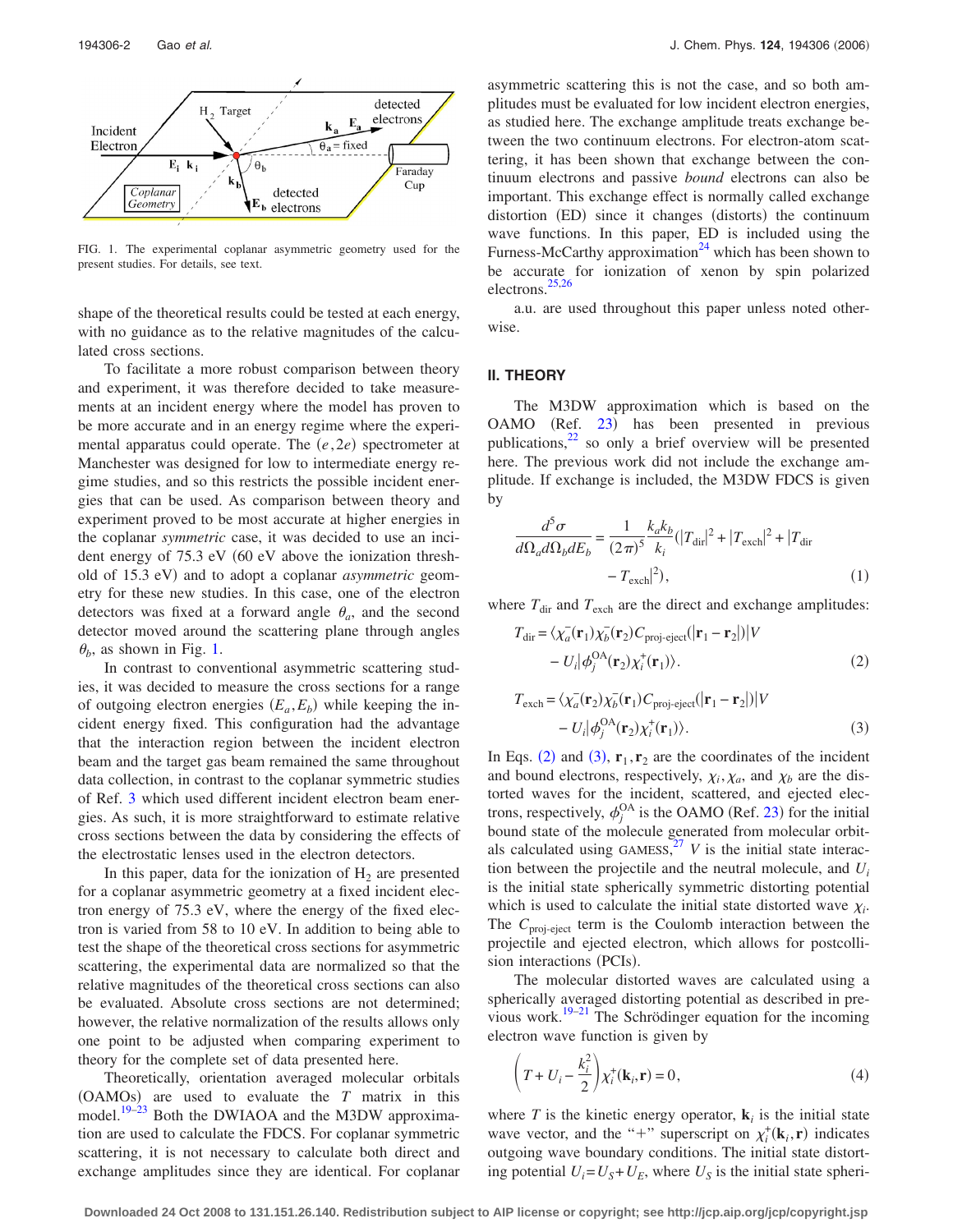cally symmetric static potential, and  $U_E$  is the Furness-McCarthy<sup>24</sup> exchange potential which approximates the effect of the continuum electron exchanging with the passive bound electrons in the molecule.  $U_E$  depends on the molecular charge density and is given by

$$
U_E = -\frac{1}{2}\{(k_i^2 - U_S) - \sqrt{(k_i^2 - U_S)^2 + 2\rho_S(r)}\}.
$$
 (5)

Here  $\rho_s(r)$  is the spherically averaged molecular electronic charge density. The radial charge density is defined such that the integral over *r* yields the number of electrons in the molecule.

The two final channel distorted waves are obtained from a Schrödinger equation similar to Eq.  $(4)$  $(4)$  $(4)$ :

$$
\left(T + U_I + U_E - \frac{k_{a(b)}^2}{2}\right) \overline{\chi}_{a(b)}(\mathbf{k}_{a(b)}, \mathbf{r}) = 0.
$$
 (6)

Here  $U_I$  is the spherically symmetric static distorting potential for the molecular ion which is calculated using the same procedure as  $U_s$ , except that the active electron is removed from the charge distribution. The " $-$ " superscript indicates incoming wave boundary conditions.

The details of the DWIAOA molecular orbital are contained in Ref. [19](#page-8-0) so only a brief outline will be given here. We start with the PWIA FDCS of Weigold and McCarthy<sup>28</sup>

$$
\frac{d^5\sigma}{d\Omega_a d\Omega_b dE_b d\Omega_R} = \frac{4}{(2\pi)^5} \frac{k_a k_b}{k_i} F(\mathbf{k}_i, \mathbf{k}_a, \mathbf{k}_b) \sigma^{\text{PWA}}(\mathbf{R}), \quad (7)
$$

where

$$
\sigma^{\text{PWIA}}(\mathbf{R}) = \left| \int d\mathbf{r} \beta_a^*(\mathbf{k}_a, \mathbf{r}) \beta_b^*(\mathbf{k}_b, \mathbf{r}) \beta_i(\mathbf{k}_i, \mathbf{r}) \phi_i(\mathbf{r}, \mathbf{R}) \right|^2.
$$
\n(8)

In Eqs. (7) and (8),  $F(\mathbf{k}_i, \mathbf{k}_a, \mathbf{k}_b)$  is an elementary function of the momenta of the incident  $(\mathbf{k}_i)$ , scattered  $(\mathbf{k}_a)$ , and ejected electrons  $(k_b)$ , respectively.<sup>28</sup> The functions  $\beta_i(\mathbf{k}_i, \mathbf{r}), \beta_a(\mathbf{k}_a, \mathbf{r})$ , and  $\beta_b(\mathbf{k}_b, \mathbf{r})$  are plane waves for the incident, scattered, and ejected electrons, and  $\phi_i(\mathbf{r}, \mathbf{R})$  is the molecular orbital for the active electron with **R** the internuclear vector.

The PWIA is a high energy approximation and fails for lower energy electrons that cannot be approximated by plane waves. For lower energy electrons, we proposed the DWIAOA,  $^{19,21}$  $^{19,21}$  $^{19,21}$  in which the plane waves of Eq. (8) are replaced by molecular distorted waves and the original molecular orbital is replaced by an OAMO. Using these approximations, Eq. (8) becomes

$$
\sigma^{\text{DWIAOA}} = \left| \int d\mathbf{r} \chi_a^{-*}(\mathbf{k}_a, \mathbf{r}) \chi_b^{-*}(\mathbf{k}_b, \mathbf{r}) \chi_i^{+}(\mathbf{k}_i, \mathbf{r}) \phi_i^{OA}(\mathbf{r}) \right|^2, \tag{9}
$$

where  $\chi_i(\mathbf{k}_i, \mathbf{r})$ ,  $\chi_a(\mathbf{k}_a, \mathbf{r})$ , and  $\chi_b(\mathbf{k}_b, \mathbf{r})$  are the molecular dis-torted waves of Eqs. ([4](#page-2-0)) and (6), and  $\phi_i^{OA}(\mathbf{r})$  is the orientation average molecular orbital $^{23}$  used in M3DW.

#### **III. EXPERIMENT**

The experimental apparatus in which these measurements were performed has been well documented in the literature<sup>3,29–32</sup> and so will only briefly be described here. The  $(e, 2e)$  spectrometer is fully computer controlled and computer optimized, allowing measurements to be obtained continuously while maintaining optimum operating conditions throughout data collection. The spectrometer is located in a large vacuum chamber which is constructed of nonmagnetic stainless steel lined externally and internally with  $\mu$ -metal to reduce magnetic fields to  $\leq 1$  mG at the interaction region. All parts of the spectrometer and chamber are constructed of non-magnetic materials, including molybdenum, 310 stainless steel, copper, polytetrafluroethylene (PTFE), and polyetheretherketone (PEEK). The base pressure of the chamber is around  $1 \times 10^{-7}$  torr, whereas during operation this pressure is maintained at  $1 \times 10^{-5}$  torr due to the target hydrogen gas effusing from a hypodermic needle through the interaction region and into the chamber. A 500 l/s turbo molecular pump backed by a 15 l/s rotary pump evacuates the chamber during operation.

The spectrometer consists of an energy unselected electron gun, which produces an  $\sim$  1 mm diameter electron beam at the interaction region over a range of energies. The gun uses a Pierce grid and anode to efficiently extract electrons from a tungsten filament (the cathode). The resulting electrons are then directed to the interaction region using two electrostatic lenses which are separated by a field free region in which 1 mm diameter pencil and beam angle defining apertures are located. The gun is designed to produce zero beam angle at the interaction region with a small pencil angle controlled by the finite size of the defining apertures.

The electron gun produces a nominal 1 mm diameter beam at the interaction region, the physical size of this beam varying slowly with incident energy due to the effects of focusing of the lenses, and space charge in the electron beam. For the experiments detailed here, it is assumed that the electron beam has a diameter of 1 mm, which is a reasonable estimate given the high electron energy and relatively low electron beam currents that were adopted. Direct tests of the physical size of the electron beam were not possible in this apparatus; however, independent checks of the size of the interaction region have been made by observing fluorescence from the electron excited target using a well focused photomultiplier tube.<sup>29</sup> These tests confirm that the measured electron beam dimensions correspond to the calculated size, particularly at high energies.

By ensuring that the incident electron energy remained constant throughout the measurements presented here, variations due to refocusing of the electron gun as in previous coplanar symmetric studies from  $H_2$  (Ref. [3](#page-8-0)) were eliminated. This allows confidence to be assigned to the relative measurements presented here.

Although the incident electron beam remained constant at 75.3 eV throughout data collection, the detected electron energies varied from 2 to 58 eV, so as to ensure energy conservation between the scattered and ejected electrons from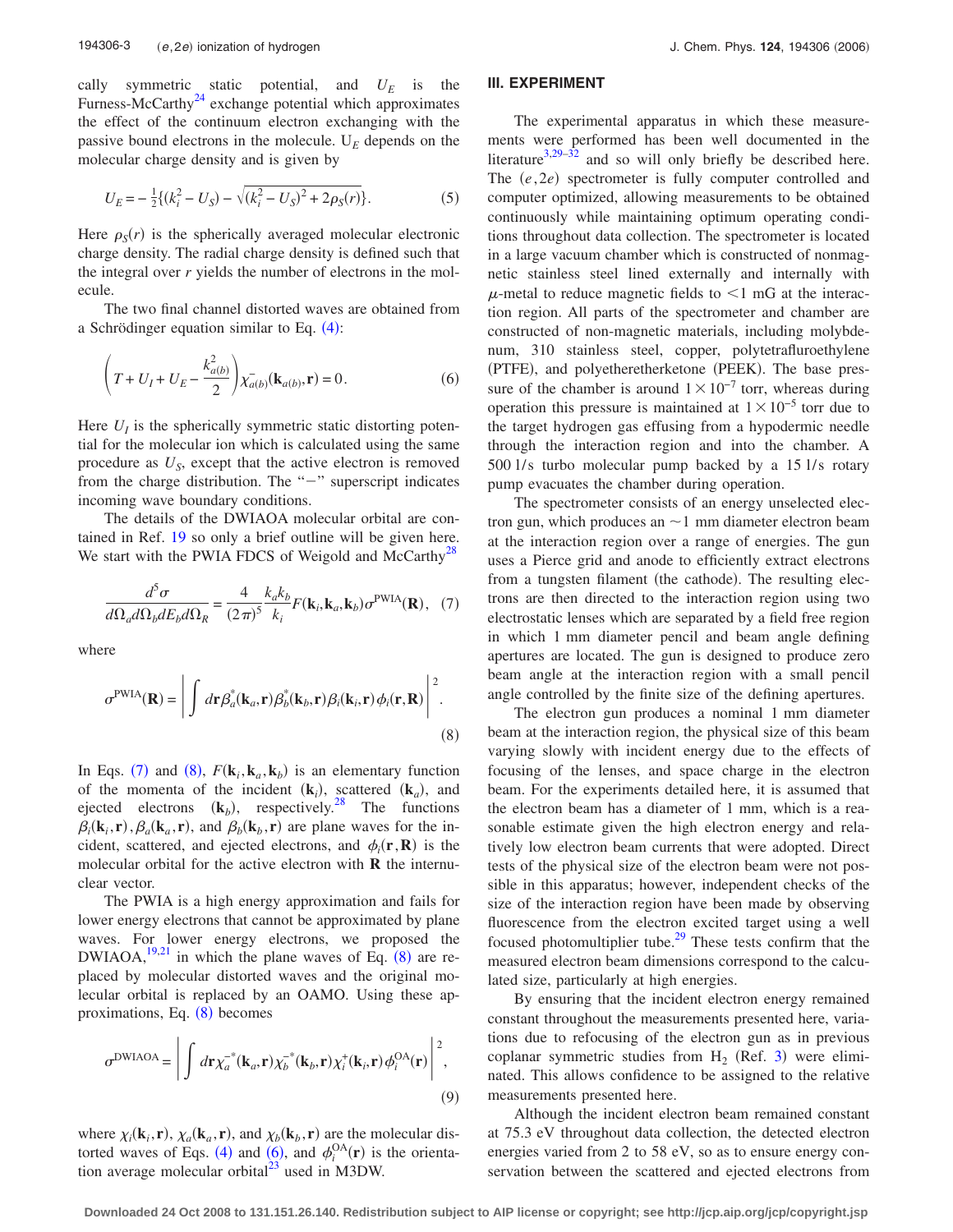<span id="page-4-0"></span>

FIG. 2. The analyzer lens used in the  $(e, 2e)$  spectrometer in Manchester, shown to scale. The interaction region is imaged onto a 1 mm virtual aperture produced by the hemispherical energy analyzer from the real output aperture. The distance between the interaction region and defining aperture is 130 mm, so that  $P = Q = 4D$ , where *D* is the lens diameter. The gap between lenses is set to 0.1 D. The arrangement of the power supplies for the electrostatic lens is shown and is described in the text.

the ionization process. To allow for this variation in energy, the electrostatic lenses used in the detectors were modeled using SIMION (Ref. [33](#page-8-0)) to estimate the efficiency of detection for each energy. The analyzers used in the spectrometer are identical in construction, and so it was only necessary to model a single analyzer to estimate the total efficiency, taking the product of efficiencies for each analyzer to determine overall losses.

Figure 2 details the electron analyzers used in the spectrometer at Manchester. Energy selection is implemented using a hemispherical energy selector which has second order focusing and an effective magnification of unity. A 1 mm real aperture at the output of the selector is therefore mapped as a 1 mm virtual aperture at the input to the selector. Jost  $correctors<sup>34</sup>$  are used at the input and output to minimize the effects of field distortions inside the hemispheres. A Photonis X719BL channel electron multiplier (CEM) detects and amplifies the electrons which emerge from the output aperture, so that electrons that pass through this aperture are counted.

The input lens to the analyzer consists of a three-stage electrostatic cylindrical lens which allows the two analyzers to closely approach each other without colliding. The input to the lens is conically shaped and is held at earth potential (0 V reference to the interaction region), so that electrons from the interaction region travel without deviation into the analyzer. The acceptance angle of the analyzer is defined by the size of the input aperture and the distance between the aperture and interaction region as shown.

Lens focusing is controlled by applying a potential to element A1L1b so that a maximum signal is detected by the CEM following energy selection. A pair of electrostatic deflectors allows for small imperfections in the lenses. The potential of these deflectors is referenced symmetrically around the potential of the field free region A1AM so that the electrons are deflected rather than focused by these elements.

All parts of the electron analyzers are constructed of molybdenum, which is completely nonmagnetic and which has been found to be an excellent material for electron optical systems used at low energies. The energy analyzer hemispheres are also spun from molybdenum and are isolated from the lens using small sapphire balls. The spacing between the lenses is accurately set using machined spacers, which are then removed so that these spaces are in vacuum. No insulating materials are therefore located within the analyzer lenses or selectors, ensuring the effects of insulator charging, which can be detrimental to the operation of the analyzer, are eliminated.

The potentials for the analyzers are set as shown in Fig. 2. Selection of the residual energy of the electrons which are passed to the CEM detector is set by adjusting A1RSE to the correct voltage (e.g.,  $50 \text{ eV}$  electrons are passed by setting A1RSE to 50 V). All lens elements and energy selecting elements are then referenced to this potential. The pass energy of the electrons which travel around the energy selector is set by adjusting the potential of lens element A1AM, which was set to 10 eV throughout data collection. The potentials of the inner and outer hemispheres were then adjusted to ensure that only  $10\pm0.3$  eV electrons were detected by the CEM,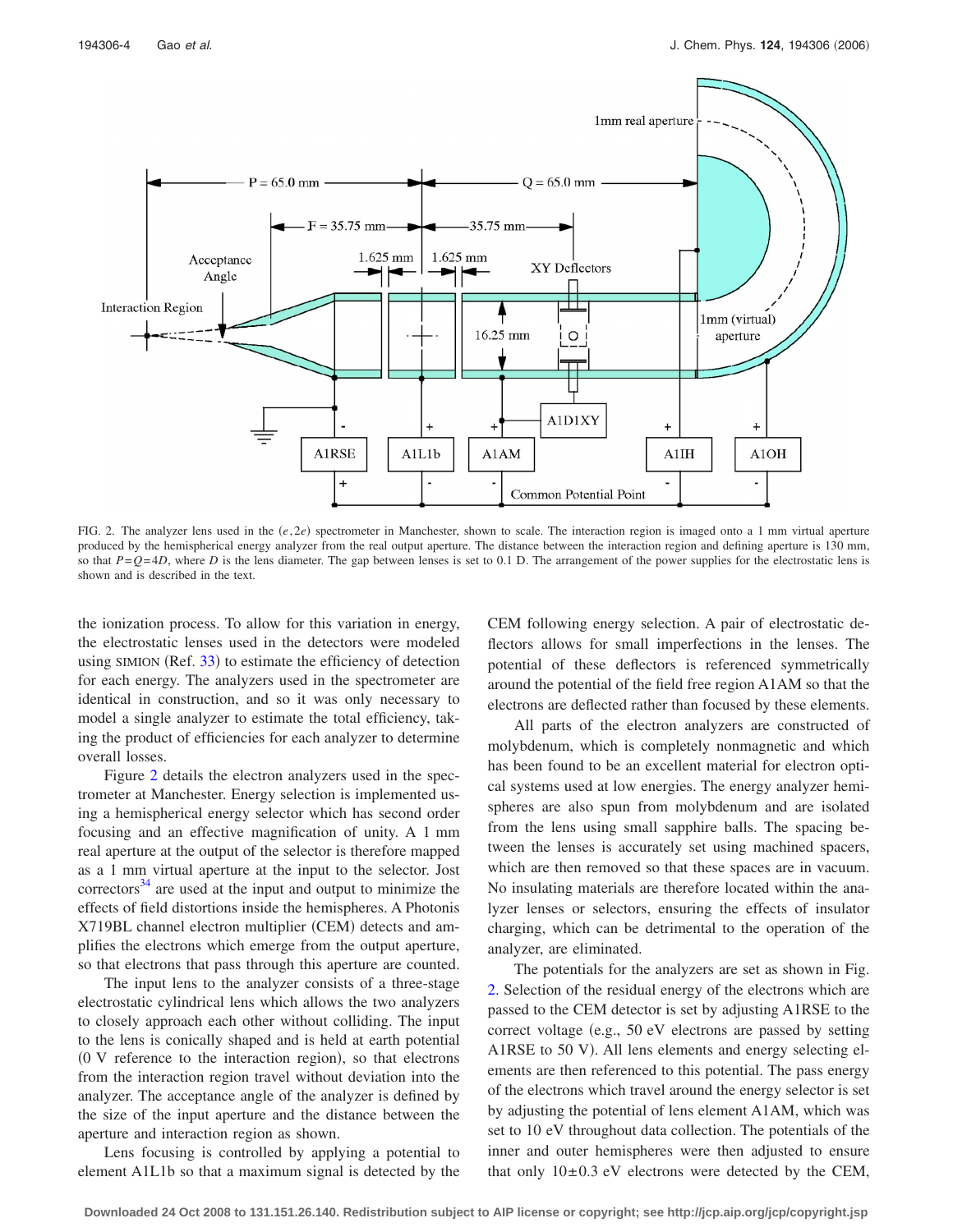TABLE I. Calculated normalized efficiencies of the analyzer lens as a function of residual energy.

| Residual Energy (eV) | Efficiency      |
|----------------------|-----------------|
| 58                   | $0.51 \pm 0.02$ |
| 55                   | $0.52 \pm 0.02$ |
| 50                   | $0.54 \pm 0.02$ |
| 40                   | $0.60 \pm 0.01$ |
| 30                   | $0.72 \pm 0.01$ |
| $\overline{2}$       | $0.94 \pm 0.01$ |
| 5                    | $1.00 \pm 0.01$ |
| 10                   | $0.95 \pm 0.01$ |
| 20                   | $0.85 \pm 0.01$ |
| 30                   | $0.72 \pm 0.01$ |

using power supplies A1OH and A1IH, these potentials remaining constant with respect to the residual energy throughout the experiment.

By ensuring that the pass energy of the electrons was always set to 10 eV, only one potential (A1L1b) is required to image electrons from the interaction region into the CEM detector ignoring deflector voltages, which to a good approximation do not focus the electrons). The electrostatic lens therefore acts as a zoom lens, and as such will have a variable efficiency for detection of electrons from the interaction region. This efficiency can be estimated using a model of the lens which solves Laplace's equation for the potentials inside the lens, and then determines the trajectories of the electrons which succeed in entering the energy analyzer.

The model used for this analysis was SIMION, which solves Laplace's equation using a finite element analysis to derive the potentials on a fine grid. $33$  This model assumes cylindrical symmetry on a two dimensional (2D) grid, which is a reasonable approximation since the lenses are also cylindrical in shape. The 1 mm interaction region was modeled as 25 individual points on a 2D grid, each point being used as the source of electrons directed into the analyzer. Fifty different electron trajectories were launched from each point at each electron energy, so as to cover the range of angles which could enter the analyzer input aperture. The experimentally determined voltages for the analyzer lens elements were then used to set up the potentials in the model, and the efficiency of detection was determined by counting the number of electron trajectories that successfully passed through a 1 mm defining aperture located in the position of the virtual aperture shown in Fig. [2.](#page-4-0) The lens efficiency was then estimated by taking the ratio of electrons entering the lens to that which successfully passed through the 1 mm aperture.

Table I shows the efficiency of the lens as a function of residual energy, as estimated from the model. The results are normalized to unity for a residual energy of 5 eV. Results for each 2D point in the interaction region were weighted according to the volume element which they represent in three dimensions, assuming a cylindrical symmetry. This weighting also requires that the electron density and target density in the interaction region are uniform over the interaction volume, which is reasonable given the small interaction volume. The uncertainty in the lens efficiency was estimated by de-

TABLE II. Renormalized product of efficiencies for the combined analyzer lenses.

| Energy $(E_a, E_b)$ (eV) | Efficiency      |
|--------------------------|-----------------|
| 58, 2                    | $0.91 \pm 0.04$ |
| 55, 5                    | $1.00 \pm 0.03$ |
| 50, 10                   | $0.98 \pm 0.02$ |
| 40, 20                   | $0.97 \pm 0.02$ |
| 30, 30                   | $0.99 \pm 0.02$ |
| 20, 40                   | $0.97 \pm 0.02$ |
| 10, 50                   | $0.98 \pm 0.02$ |

termining the fraction of electrons entering the defining aperture compared with those that just collided with the surface of the aperture.

Although the normalized efficiency of the analyzer lenses varied significantly from 0.51 (58 eV electrons) to 1.0  $(5 \text{ eV electrons})$  as shown in Table I, these differences tend to cancel out for the  $(e, 2e)$  coincidence signal, as shown in Table II. In this table, the efficiency of detection of pairs of electrons in coincidence is estimated from the product of efficiencies for each analyzer, renormalized to unity at residual energies of 55 eV for the fixed analyzer and 5 eV for the moving analyzer. The largest variation occurs for the combination of lenses detecting 58 and 2 eV electrons, where a loss of 10% in the signal is expected compared to results at 55 eV/5 eV. For all other lens combinations, the relative variation in efficiency compared to  $55 \frac{\text{eV}}{5}$  eV detection is less than 5%.

The losses estimated from the model presented in Table II were used to renormalize the experimental data prior to comparing the results to the theoretical calculations described in Sec. II. The results of these comparisons are detailed in the next section.

The coincidence technique adopted in the experiments uses standard high speed components for timing resolution. Signals from the electron detectors in each analyzer were amplified using Philips Scientific  $100 \times$  preamplifiers before being passed directly to Ortec 473A constant fraction discriminators (CFDs). The discriminators produced (NIM) nuclear instrument module compatible output pulses to an Ortec time to amplitude converter (TAC) which was connected to an Ortec multichannel analyzer (MCA). One of the electron signals from the CFD was delayed prior to entering the stop input of the TAC, so that the time correlated signal from the detectors appeared centrally in the MCA window.

The correlated event signal was derived from the MCA signal by subtracting the background due to uncorrelated events in the usual way. The angular cross section was then determined from the correlated event signal by moving the analyzer around the detection plane as shown in Fig. [1,](#page-2-0) with data being accumulated at each scattering angle for a set period of time.

#### **IV. RESULTS AND ANALYSIS**

As depicted in Fig. [1,](#page-2-0) a coplanar asymmetric geometry was chosen for these studies where the incident electron energy was set to 75.3 eV, and one of the analyzers was fixed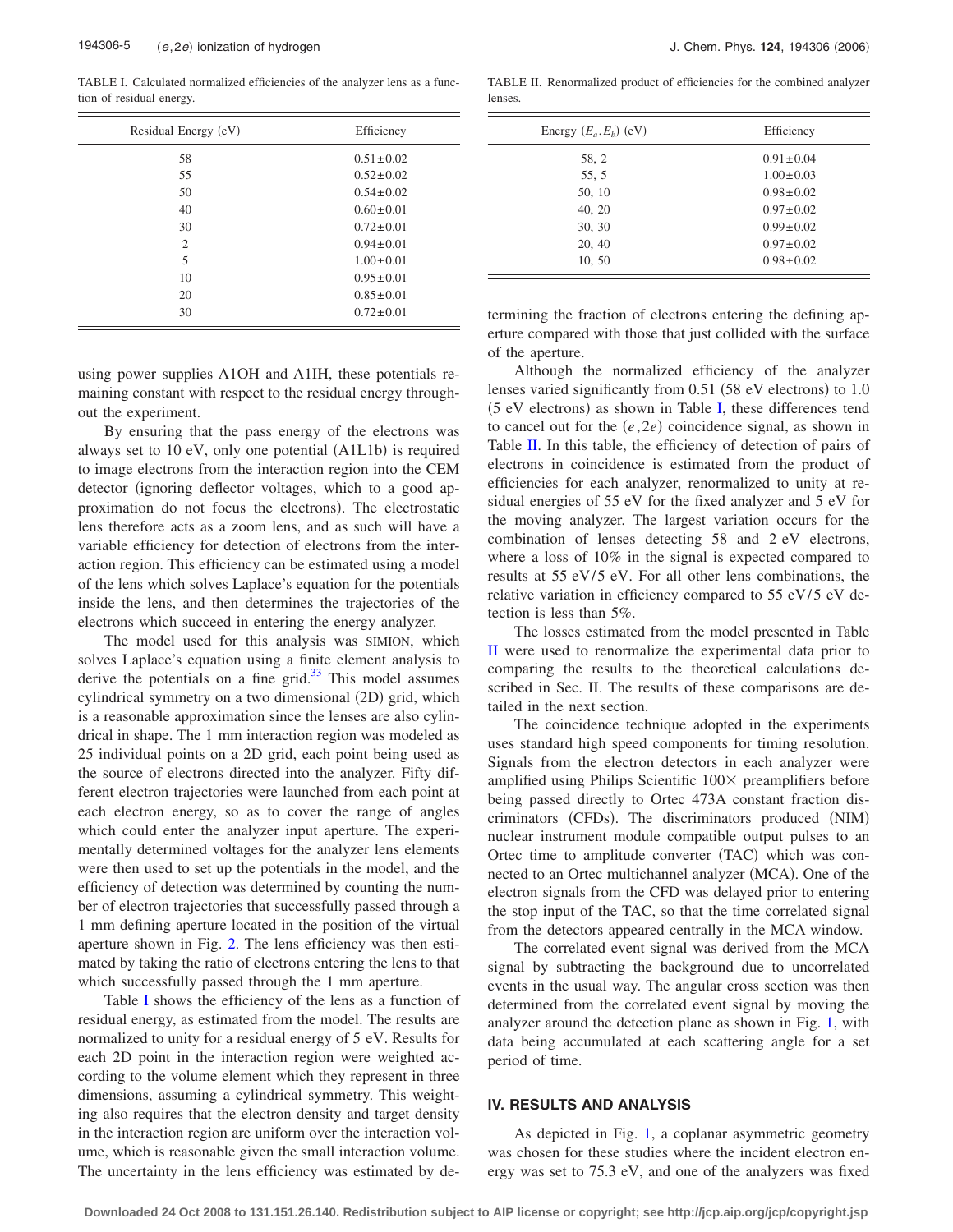<span id="page-6-0"></span>

FIG. 3. Experimental and theoretical fully differential cross section (FDCS) results for 75.3 eV electron-impact ionization of  $H_2$  in coplanar asymmetric geometry. One final state electron is observed at a fixed scattering angle  $heta_a = 22^\circ$  and the scattering angle for the other electron  $\theta_h$  varies from 30° to 140°. The different parts of the figure correspond to different pairs of energies  $E_a/E_b$  for the two final state electrons. The black circles with error bars are the experimental data, solid lines are M3DW results including the exchange amplitude but excluding the Furness-McCarthy exchange potential, and dashed lines are M3DW results without the exchange amplitude and without the Furness-McCarthy exchange potential. The vertical dotted straight lines indicate the classical momentum transfer direction.

at a forward scattering angle  $\theta_a = 22^\circ$ . The second electron analyzer located on the opposite side of the interaction plane detected electrons at angles varying from  $\theta_b$ =30° to  $\theta_b$  $= 140^{\circ}$ , allowing the binary peak in the cross section to be determined. The electron energies varied from  $(E_a, E_b)$  $=(10 \text{ eV}, 50 \text{ eV})$  through  $(20 \text{ eV}, 40 \text{ eV})$ ,  $(30 \text{ eV}, 30 \text{ eV})$ , (40 eV, 20 eV), (50 eV, 10 eV), and (58 eV, 2 eV). The count rates for the detected electrons varied widely, from a maximum count rate of  $\sim$ 30 kHz to a rate of  $\leq$ 1 kHz, depending on the scattering angle and energy. The electron beam current was set to  $\sim$  200 nA for data collection so as to optimize the coincidence rate while ensuring that the detector efficiency remained in a linear regime, and the pressure in the vacuum chamber was held constant at 10−5 torr. Data were collected for 3000 s at each angle around the scattering

plane, ranging by 5° intervals from  $\theta_b = 30^\circ$  to  $\theta_b = 140^\circ$ . Up to ten full sweeps of the scattering plane were conducted to establish the shape of the cross section and to determine the statistical uncertainty in the measurements. An uncertainty of  $\pm 3^{\circ}$  was estimated for the angles based on the acceptance angle of the analyzers, and the pencil angle of the incident electron beam.

Figures 3[–5](#page-7-0) show the normalized experimental results together with calculations using the M3DW and DWIAOA theoretical models. Only a single relative normalization point was chosen between theory and experiment for all measurements which are shown, as discussed above. In each figure, the theoretical results are normalized to the experimental peak value for  $(E_a, E_b) = (30 \text{ eV}, 30 \text{ eV})$ .

In previous work by the authors, $\frac{18}{18}$  only the direct ampli-



FIG. 4. Same as Fig. 3. Here the solid lines are M3DW results including the exchange amplitude but excluding the Furness-McCarthy exchange potential, and dotted lines are M3DW results including the exchange amplitude and the Furness-McCarthy exchange potential.

**Downloaded 24 Oct 2008 to 131.151.26.140. Redistribution subject to AIP license or copyright; see http://jcp.aip.org/jcp/copyright.jsp**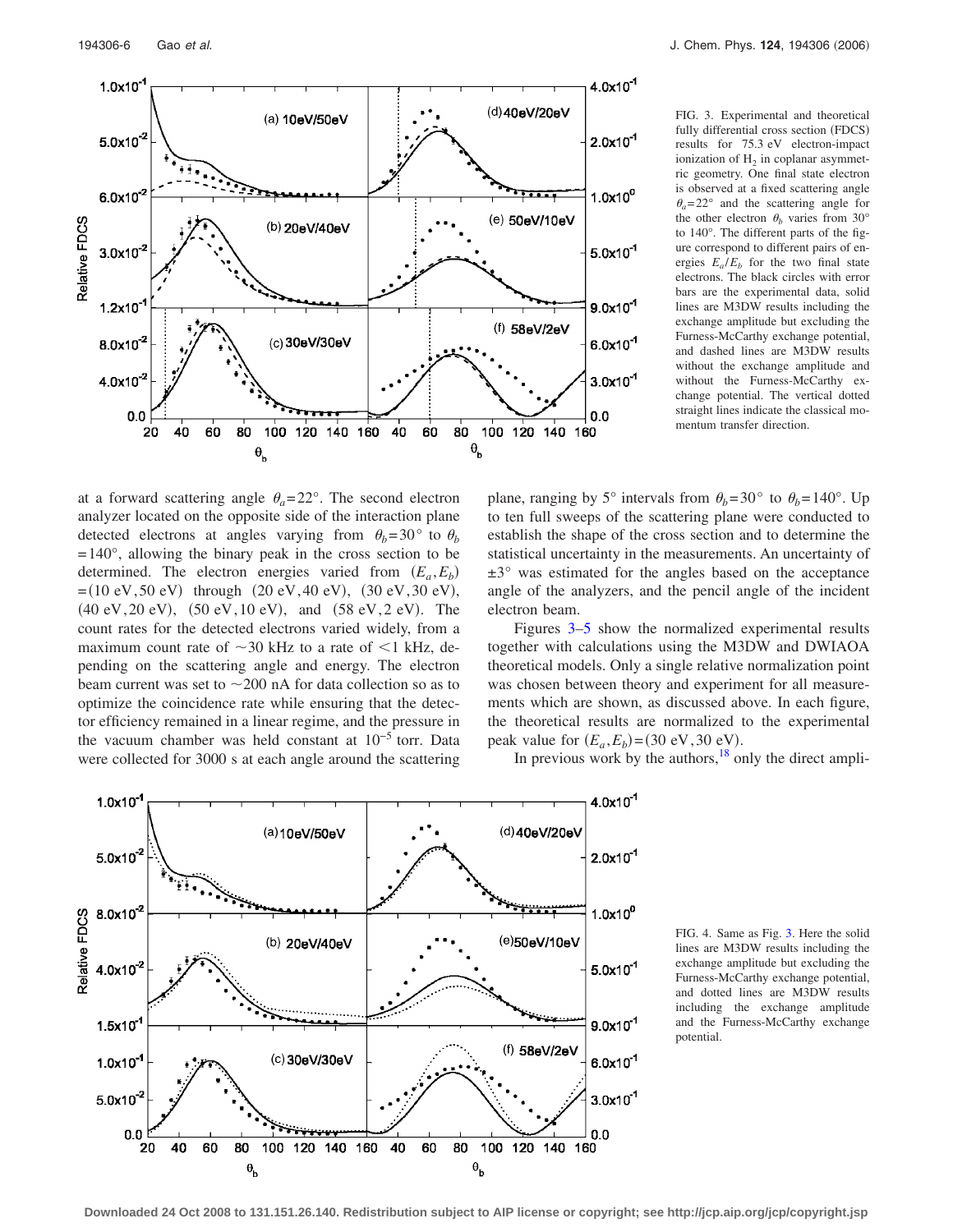<span id="page-7-0"></span>

FIG. 5. Same as Fig. [3.](#page-6-0) Here the solid lines are M3DW results including the exchange amplitude but excluding the Furness-McCarthy exchange potential, and the dashed-dotted lines are DWIAOA results.

tude for the cross section was calculated, which is appropriate for symmetric scattering or highly asymmetric scattering processes. Since the exchange amplitude may be important for the kinematic conditions of the experiments detailed here, we first examine the importance of the exchange amplitude. In Fig. [3,](#page-6-0) the solid lines show the M3DW results with both direct and exchange amplitudes included, and the dashed lines represent results where only the direct amplitude is included. In the calculations for the direct amplitude, the projectile is observed at  $\theta_a = 22^\circ$ , whereas in the exchange amplitude the ejected electron is observed at  $\theta_a = 22^\circ$ . For this case, one would expect that the direct amplitude should dominate the 58  $eV/2$  eV results of case (f). As can be seen from Fig. [3,](#page-6-0) exchange becomes more important with decreasing energy for the fixed electron detector and becomes the dominant effect for 10 eV/50 eV as expected. However, it is surprising to note that exchange appears to be relatively unimportant for the intermediate energy cases. For highly asymmetric collisions, the binary peak is normally located near the direction of momentum transfer of the projectile to the molecule. The straight dotted lines shown in Fig. [3](#page-6-0) show the direction of momentum change between the projectile and the electron observed in the fixed detector at  $\theta_a = 22^\circ$ . For parts (a) and (b) of Fig.  $3$ , the classical momentum transfer directions are at  $\theta = 11.6^\circ$  and  $\theta = 20.1^\circ$ , respectively, so they are not observable in the angular range of the figure. As can be seen from Fig. [3,](#page-6-0) the momentum transfer direction approaches the binary peak as the energy of the fixed electron increases. However, for lower energy electrons in the fixed detector, the "binary peak" is far from the momentum transfer direction and for the lowest energy case of part (a), there is only a hint of a peak in the experimental data and M3DW results with exchange. This is a direct observation of the fact that the classical collision model is applicable only when the incident electron does not lose much energy.

The exchange amplitude takes into account exchange between the two continuum electrons. Another quantum mechanical exchange effect is exchange between the continuum electrons and one of the bound target electrons. To properly include this exchange effect would require a Hartree-Fock calculation of the continuum electron wave function, which is not practical at this point. The local potential approximation of Furness-McCarthy has been shown to yield reason-ably accurate results for atomic ionization.<sup>25,26</sup> In Fig. [4,](#page-6-0) the solid lines are M3DW results without using the Furness-McCarthy exchange potential, and the dashed lines are results which include the Furness-McCarthy exchange potential. Both the direct and exchange amplitudes have been used in these calculations. For ionization of atoms, it is known that exchange between the continuum electrons and a bound electron is most important for lower energy continuum electrons, and we see this expected effect in Fig. [4.](#page-6-0) In contrast with atomic ionization, the Furness-McCarthy potential does not improve agreement between experiment and theory. Consequently, this approximation is probably not appropriate for molecules such as  $H_2$ .

Distorted wave impulse approximation calculations were also performed with the orientation averaged (DWIAOA) wave function, to test the accuracy of this simplified approximation. In Fig. 5, DWIAOA and M3DW results are compared with the experimental measurements. In previous work, $\frac{18}{18}$  it was found that the DWIAOA was reasonably accurate for higher energy coplanar asymmetric collisions. For the present asymmetric scattering case, the DWIAOA is clearly not as good as the M3DW, except for the 10 eV/50 eV data of part (a). This is particularly intriguing since, from Fig. [3,](#page-6-0) it was seen that the small angle increase in the cross section for the  $10 \frac{eV}{50}$  eV case results from the exchange amplitude and that the direct amplitude only had a binary peak near 40°. In the DWIAOA model there is no distinction between direct and exchange amplitudes, and it yields the best agreement with experiment when exchange is